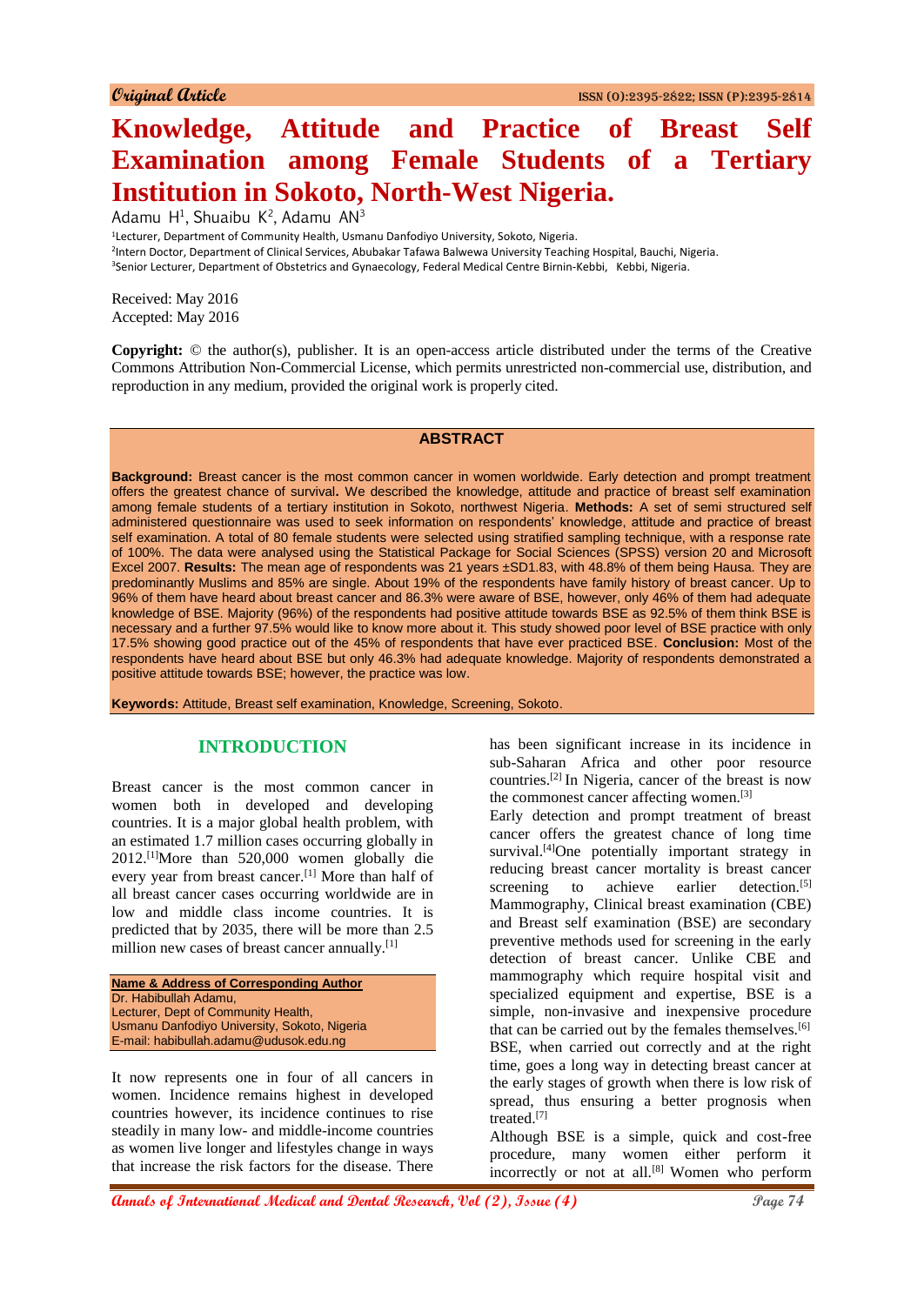breast self examination are more familiar with their breast potentially making them more aware of any breast problems and this will make them to seek medical advice earlier. Despite this, adequate knowledge on how to perform BSE and the right attitude towards its performance is required to sustain it and achieve the desired goal of early detection of breast cancer.

This study therefore determined the knowledge, attitude and practice of BSE among female students of a tertiary institution in Sokoto, with the hope that the findings could be used to offer appropriate interventions in order to reduce the knowledgeapplication gap of BSE.

# **MATERIALS AND METHODS**

This study was carried out between August and December 2014, at the Shehu Shagari College of Education, Sokoto, Nigeria. The school offers up to 17 programs at Pre-NCE/NCE levels including Diploma (OND) and undergraduate (B.Ed.) courses in affiliation with ABU Zaria.

It was a descriptive cross-sectional involving female student of NCE 1, NCE 2, and NCE 3. A set of semi structured questionnaire was developed, which sought information on socio-demographic characteristics of respondents, their knowledge on breast self-examination, attitude towards breast self-examination and practice of breast self examination.

The questionnaire was pretested on female students in Pre-NCE programme within the same institution. Four female students of Usmanu Danfodiyo University, Sokoto who were trained on the objectives of the study and how to apply the study instrument were used as research assistants.

Using the formula for cross-sectional descriptive studies<sup>[9]</sup> ( $Z^2$ pq/d<sup>2</sup>) and prevalence rate of 95.6%, a sample size of 70 was calculated however 80 participants were enrolled in the study. Stratified sampling technique was used to select eligible respondents. We sought for the consent of the respondents to participate in the study before giving them the questionnaires to complete. The questionnaires were checked manually for completeness as soon as they were retrieved. Incomplete ones were returned back to the respondents for rectification such that at the end of the data collection, all questionnaires were completely filled. The study was approved by the ethics committee of Usmanu Danfodiyo University Teaching Hospital (UDUTH), Sokoto.

The data generated were analysed using the Statistical Package for Social Sciences (SPSS) version 20 and Microsoft Excel 2007. Continuous variables were presented as mean ±SD while categorical variables were presented as frequencies/ percentages, tables and charts. Chi square test was used to determine the association between categorical variables. All statistical tests were set at 5% level of significance (p≤0.05).

| Table 1: Socio-demographic profile of respondents |                                     |               |
|---------------------------------------------------|-------------------------------------|---------------|
| S/N                                               | <b>Variable</b>                     | Frequency (%) |
| 1                                                 | Age(years)                          |               |
|                                                   | 15-19                               | 11(13.8)      |
|                                                   | $20 - 24$                           | 65(81.3)      |
|                                                   | $25-29$                             | 4(5)          |
|                                                   | <b>Total</b>                        | 80(100)       |
|                                                   | Mean $\pm$ SD= 21.375 $\pm$ 0.42676 |               |
|                                                   |                                     |               |
| $\overline{c}$                                    | <b>Tribe</b>                        |               |
|                                                   | Hausa                               | 39(48.8)      |
|                                                   | Yoruba                              | 18(22.5)      |
|                                                   | Igbo                                | 12(15.0)      |
|                                                   | Others                              | 11(13.8)      |
|                                                   | <b>Total</b>                        | 80(100)       |
| 3                                                 | <b>Religion</b>                     |               |
|                                                   | Islam                               | 54(67.5)      |
|                                                   | Christianity                        | 26(32.5)      |
|                                                   | <b>Total</b>                        | 80(100)       |
| $\overline{4}$                                    | <b>Marital status</b>               |               |
|                                                   | Single                              | 68(85.0)      |
|                                                   | Divorced                            | 1(1.3)        |
|                                                   | Married                             | 11(13.8)      |
|                                                   | <b>Total</b>                        | 80(100)       |
| 5                                                 | <b>Year of study</b>                |               |
|                                                   | NCE <sub>1</sub>                    | 29(36.3)      |
|                                                   | NCE <sub>2</sub>                    | 26(32.5)      |
|                                                   | NCE <sub>3</sub>                    | 25(31.3)      |
|                                                   | Total                               | 80(100)       |
| 6                                                 | Family history of breast cancer     |               |
|                                                   | Yes                                 | 15(18.8)      |
|                                                   | No                                  | 65(81.3)      |
|                                                   | <b>Total</b>                        | 80(100)       |
|                                                   |                                     |               |

| <b>Table 2:</b> Knowledge of BSE |                                 |                   |
|----------------------------------|---------------------------------|-------------------|
| S/N                              | <b>Variable</b>                 | Frequency $(\% )$ |
| 1                                | Have you ever heard of breast   |                   |
|                                  | cancer?                         | 77(96.3)          |
|                                  | Yes                             | 3(3.8)            |
|                                  | No                              | 80(100)           |
|                                  | <b>Total</b>                    |                   |
| $\overline{2}$                   | Is breast cancer common in this |                   |
|                                  | environment?                    | 45(56.3)          |
|                                  | Yes                             | 35(43.8)          |
|                                  | No                              | 80(100)           |
|                                  | <b>Total</b>                    |                   |
| 3                                | Can breast cancer be detected   |                   |
|                                  | early?                          | 73(91.3)          |
|                                  | Yes                             | 7(8.8)            |
|                                  | No                              | 80(100)           |
|                                  | <b>Total</b>                    |                   |
| $\overline{4}$                   | Can early detection improve     |                   |
|                                  | chances of survival?            |                   |
|                                  | Yes                             | 78(97.5)          |
|                                  | No                              | 2(2.5)            |
|                                  | Total                           | 80(100)           |
| 5                                | Have you heard about BSE?       |                   |
|                                  | Yes                             | 69(86.3)          |
|                                  | No                              | 11(13.8)          |
|                                  | <b>Total</b>                    | 80(100)           |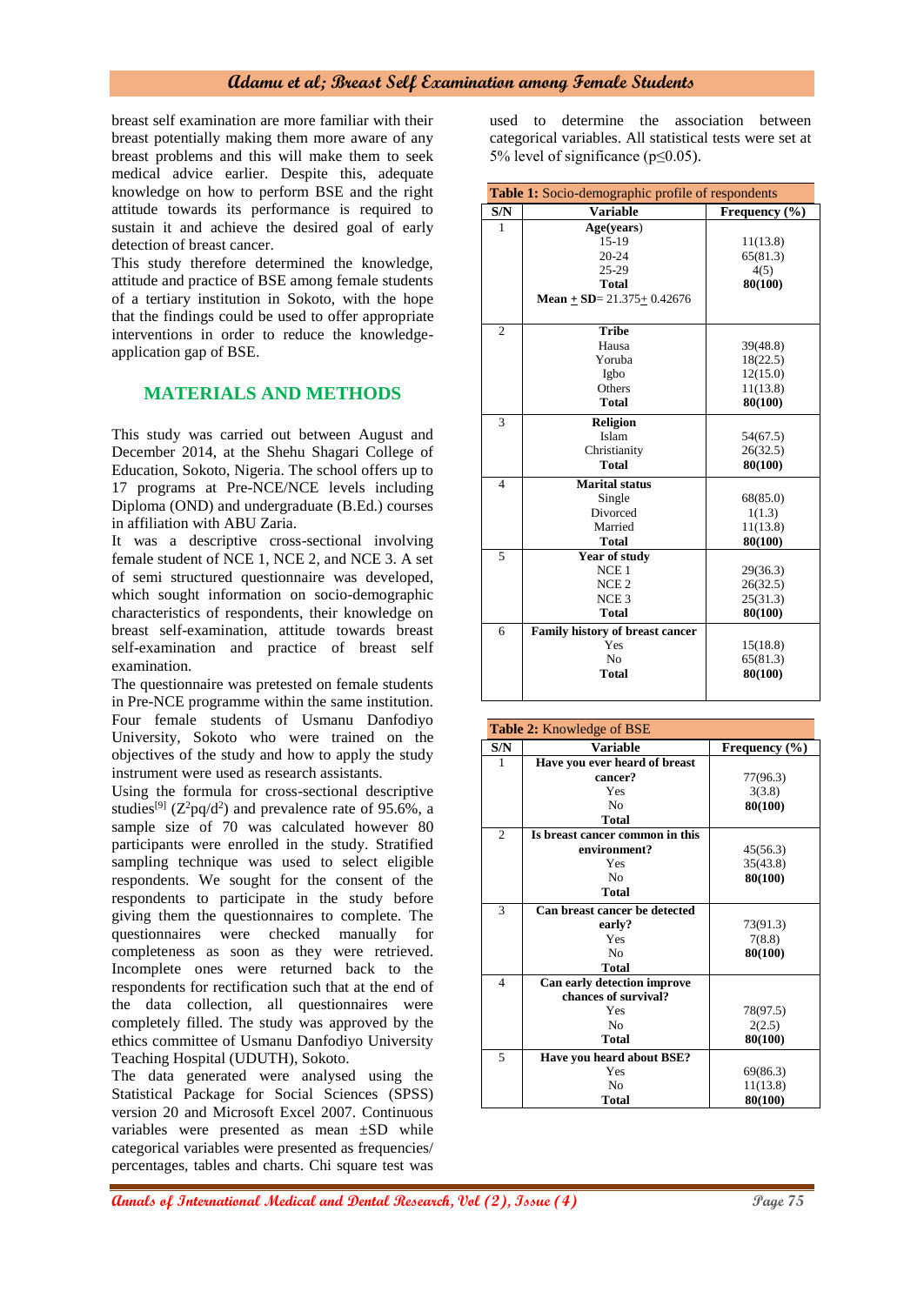| 6               | If yes, what is the source of   |                   |
|-----------------|---------------------------------|-------------------|
|                 | your information? (N=80)        |                   |
|                 | Radio                           |                   |
|                 | TV                              | 8(10)<br>37(48.3) |
|                 |                                 |                   |
|                 | Newspaper                       | 2(2.5)            |
|                 | <b>Health centres</b>           | 14(17.5)          |
|                 | Family and friends              | 3(3.8)            |
|                 | Others                          | 6(7.5)            |
| 7               | Why is BSE practiced?           |                   |
|                 | To examine the breast regularly | 12(15)            |
|                 | To prevent breast cancer        | 62(77.5)          |
|                 | I don't know                    | 6(7.5)            |
|                 | <b>Total</b>                    | 80(100)           |
|                 |                                 |                   |
| 8               | Who should perform BSE?         |                   |
|                 | Female friends/relation         | 30(37.5)          |
|                 | Male friend/relation            | 1(1.3)            |
|                 | Both male and female            | 3(3.8)            |
|                 | Health worker only              | 46(57.5)          |
|                 | <b>Total</b>                    | 80(100)           |
| 9               | When should a girl begin BSE?   |                   |
|                 | $<$ 19 years                    | 14(17.5)          |
|                 | $>19$ years                     | 30(37.5)          |
|                 | I don't know                    | 36(45.0)          |
|                 | Total                           | 80(100)           |
| 10              | How often should BSE be         |                   |
|                 | performed?                      | 4(5.0)            |
|                 | Daily                           | 5(6.3)            |
|                 | Weekly                          | 34(42.5)          |
|                 | Monthly                         | 10(12.5)          |
|                 | Yearly                          | 8(10.0)           |
|                 | Randomly                        | 19(23.8)          |
|                 | I don't know                    | 80(100)           |
|                 | <b>Total</b>                    |                   |
| $\overline{11}$ | When should BSE be              |                   |
|                 | performed?                      | 4(5)              |
|                 | Before menstruation             | 3(3.8)            |
|                 | During menstruation             | 37(46.3)          |
|                 | After menstruation              | 36(45.0)          |
|                 | No particular time              | 80(100)           |
|                 | Total                           |                   |

| <b>Table 3:</b> Respondents knowledge of practice of BSE |                                      |          |
|----------------------------------------------------------|--------------------------------------|----------|
| 12                                                       | Do you know how to perform           |          |
|                                                          | BSE?                                 | 46(57.5) |
|                                                          | Yes                                  | 34(42.5) |
|                                                          | N <sub>0</sub>                       | 80(100)  |
|                                                          | <b>Total</b>                         |          |
| 13                                                       | What are the methods of              |          |
|                                                          | performing BSE?                      |          |
|                                                          | In front of the mirror               | 42(52.5) |
|                                                          | Lying down on bed                    | 11(13.8) |
|                                                          | While bathing                        | 12(15.0) |
|                                                          | Others                               | 15(18.8) |
|                                                          | <b>Total</b>                         | 80(100)  |
| 14                                                       | How is BSE performed?                |          |
|                                                          | Any how                              | 16(20.0) |
|                                                          | With one finger                      | 4(5.0)   |
|                                                          | With the palms or at least 3 fingers | 60(75.0) |
|                                                          | Total                                | 80(100)  |
|                                                          |                                      |          |
| 15                                                       | <b>BSE</b> can only be done while    |          |
|                                                          | standing                             | 23(28.8) |
|                                                          | Yes                                  | 29(36.3) |
|                                                          | No                                   | 28(35.0) |
|                                                          | I don't know                         | 80(100)  |
|                                                          | <b>Total</b>                         |          |

| 16 |                                       |          |
|----|---------------------------------------|----------|
|    | A mirror is needed to perform         |          |
|    | <b>BSE</b>                            | 51(63.8) |
|    | Yes                                   | 6(7.5)   |
|    | No                                    | 23(28.8) |
|    | I don't know                          | 80(100)  |
|    | <b>Total</b>                          |          |
| 17 | <b>BSE</b> only involves examination  |          |
|    | of the breast with the hand           |          |
|    | Yes                                   | 52(65)   |
|    | No                                    | 5(6.3)   |
|    | I don't know                          | 23(28.8) |
|    | Total                                 | 80(100)  |
|    |                                       |          |
| 18 | <b>BSE</b> does not involve squeezing |          |
|    | the nipple gently to detect           |          |
|    | discharge                             | 40(50)   |
|    | Yes                                   | 16(20)   |
|    | No                                    | 24(30.0) |
|    | I don't know                          | 80(100)  |
|    | <b>Total</b>                          |          |
| 19 | What are the changes to look for      |          |
|    | during BSE? $(N=80)$                  |          |
|    | Change in shape of breast             | 12(15)   |
|    | Skin discolouration                   | 5(6.3)   |
|    | Presence of lumps                     | 47(58.8) |
|    | Nipple discharge                      | 2(2.5)   |
|    | I don't know                          | 14(17.5) |
|    |                                       |          |
| 20 | What do you do when you notice        |          |
|    | any abnormality in your breast?       |          |
|    | Report to the hospital                | 77(96.3) |
|    | Allow to resolve on its own           | 1(1.3)   |
|    | Take herbal medication                | 1(1.3)   |
|    | I don't know                          | 1(1.3)   |
|    | Total                                 |          |
|    |                                       | 80(100)  |

| Table 4: Pattern of Practice of BSE |                                    |                  |
|-------------------------------------|------------------------------------|------------------|
| S/N                                 | <b>Variable</b>                    | <b>Frequency</b> |
|                                     |                                    | (%)              |
| 1                                   | Have you ever performed BSE        |                  |
|                                     | before?                            | 36(45)           |
|                                     | Yes                                | 44(55)           |
|                                     | N <sub>0</sub>                     | 80(100)          |
|                                     | <b>Total</b>                       |                  |
| $\overline{c}$                      | If you performed BSE before and    |                  |
|                                     | stopped, why?                      | 4(5)             |
|                                     | Don't have time anymore            | 24(30)           |
|                                     | Have not noticed any change        | 5(6.3)           |
|                                     | Don't think it's necessary anymore | 4(5)             |
|                                     | No reason                          | 37(46.3)         |
| 3                                   | If you have never performed BSE,   |                  |
|                                     | why not?                           |                  |
|                                     | Don't know how to do it            | 17(21.3)         |
|                                     | It is not important                | 3(3.8)           |
|                                     | Don't think I should touch my body | 11(13.8)         |
|                                     | that way                           |                  |
|                                     | Don't have symptoms                | 11(13.8)         |
|                                     | Scared of finding something        | 4(5)             |
|                                     | <b>Total</b>                       | 46(57.5)         |
| $\overline{4}$                      | Do you currently perform BSE?      |                  |
|                                     | Yes                                | 35(43.8)         |
|                                     | N <sub>0</sub>                     | 44(55)           |
|                                     | <b>Total</b>                       | 79(98.8)         |
|                                     |                                    |                  |
| 5                                   | If yes, why?                       |                  |
|                                     | I examine my breast regularly      | 22(27.5)         |
|                                     | Family history of breast cancer    | 3(3.8)           |
|                                     | Close friend with breast cancer    | 3(3.8)           |
|                                     | No reason                          | 7(8.8)           |
|                                     | <b>Total</b>                       | 35(43.8)         |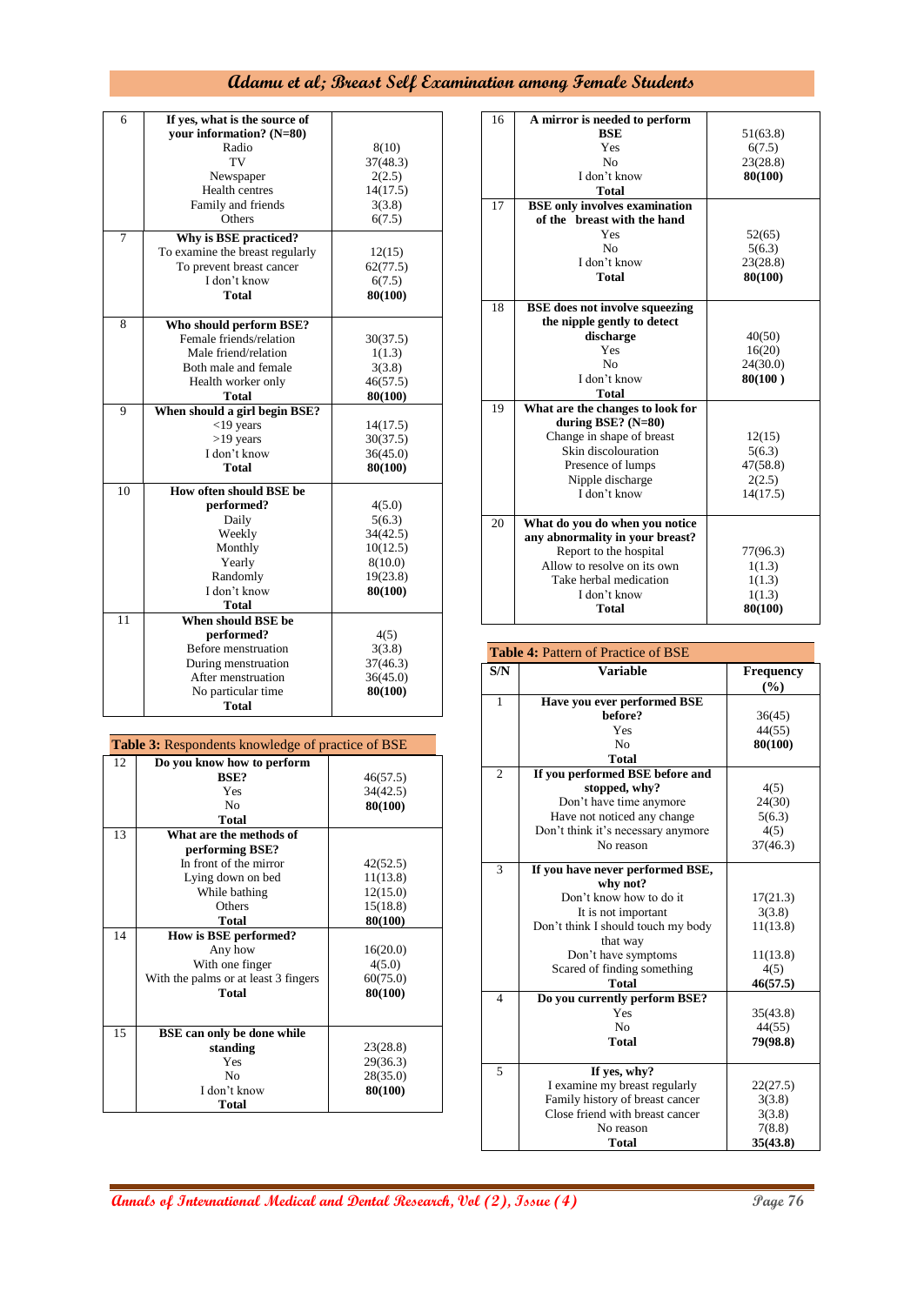| 6  | At what age did you start practicing |          |
|----|--------------------------------------|----------|
|    | BSE?                                 | 28(35)   |
|    | 15-19                                | 6(7.5)   |
|    | $20 - 24$                            |          |
|    | <b>Mean+SD</b> = $18.44+1.23$        |          |
| 7  | How often do you perform BSE?        |          |
|    | Daily                                | 1(1.3)   |
|    | Weekly                               | 4(5)     |
|    | Monthly                              | 15(18.8) |
|    | Yearly                               | 9(11.3)  |
|    | Randomly                             | 6(7.5)   |
|    | <b>Total</b>                         | 35(43.8) |
| 8  | When was the last time you           |          |
|    | performed BSE?                       |          |
|    | $<$ 1 week ago                       | 3(3.8)   |
|    | $<$ 1 month ago                      | 13(16.3) |
|    | $<$ 3-6 months ago                   | 8(10)    |
|    | $<$ 1 year ago                       | 11(13.8) |
|    | <b>Total</b>                         | 35(43.8) |
| 9  | When do you perform BSE?             |          |
|    | During menstruation                  | 3(3.8)   |
|    | After menstruation                   | 23(28.8) |
|    | No particular time                   | 9(11.3)  |
|    | <b>Total</b>                         | 35(43.8) |
| 10 | How do you perform BSE?              |          |
|    | In front of mirror                   | 13(16.3) |
|    | Lying down on bed                    | 5(6.3)   |
|    | While bathing                        | 5(6.3)   |
|    | All of the above                     | 12(15)   |
|    | <b>Total</b>                         | 35(43.8) |



**Figure 1**: Respondents' attitude towards BSE.



**Figure 2**: Opinion of respondents regarding BSE.



# **RESULTS**

The ages of the respondents ranged between 17-25 years with mean age of  $21 \pm 1.83$  years. The respondents were predominantly Muslims and up to 85% of them were single. About 36.3% were in NCE 1, 32.5% were in NCE 2, with 31.3% in NCE 3. Majority of them (81.3%) have no family history of breast cancer (Table 1). Up to 96.3% have heard about breast cancer, 91.3% knew it can be detected early and 97.5% knew that early detection increases chances of survival [Table 2]. Also, 86.3% of them have heard about BSE with the TV (46.3%) being the main source of their information, followed by health centres (17.5%) with the least source being the newspaper (2.5%).Only 3% of them knew that both male and female are required to perform breast self-examination [Table 2]. The respondents also said that breast self-examination should be performed monthly (34%), some yearly (12.5%), 6.3% said weekly and 5% daily [Table 2].

A little more than half (57.5%) of the respondents knew how to perform BSE, with 52.5% saying BSE is done in front of the mirror and 15% saying it is done while bathing. About 75% believe BSE is done with the palms or least 3 fingers. About 50% of respondents believe BSE does not involve squeezing nipples gently to detect discharge. About 59% believe presence of lumps are the changes to look for during BSE, 15% look for changes in the shape of their breast and 6% look for skin discolouration while performing BSE [Table 3].

Up to 92.5% of the respondents thought that breast self-examination was necessary and 97.5% would like to know more about BSE. About 66% of the respondents thought BSE is helpful, 20% consider it very painful, 12.5% consider it embarrassing [Figure 1&2].

Only 45% of the respondents have ever carried out breast self-examination, of which 3.8% do it because they have a family history of breast cancer. Of those that have never performed breast selfexamination, 21.3% said it is because they do not know how to do it, 3.8% felt it was not important whereas 5% said they were scared of finding something. The minimum age that respondents started performing BSE was 16 years and 13.8 % of the respondents last carried it about a year ago. Among those that perform BSE, 28.8% perform it after menstruation, while only 16.3% carry it out in front of a mirror [Table 4]

Regarding their overall knowledge, attitude and the practice of BSE, 46% had adequate knowledge, 96% had positive attitude while only about 17.5% had good practice [Figure 3].

**Annals of International Medical and Dental Research, Vol (2), Issue (4) Page 77**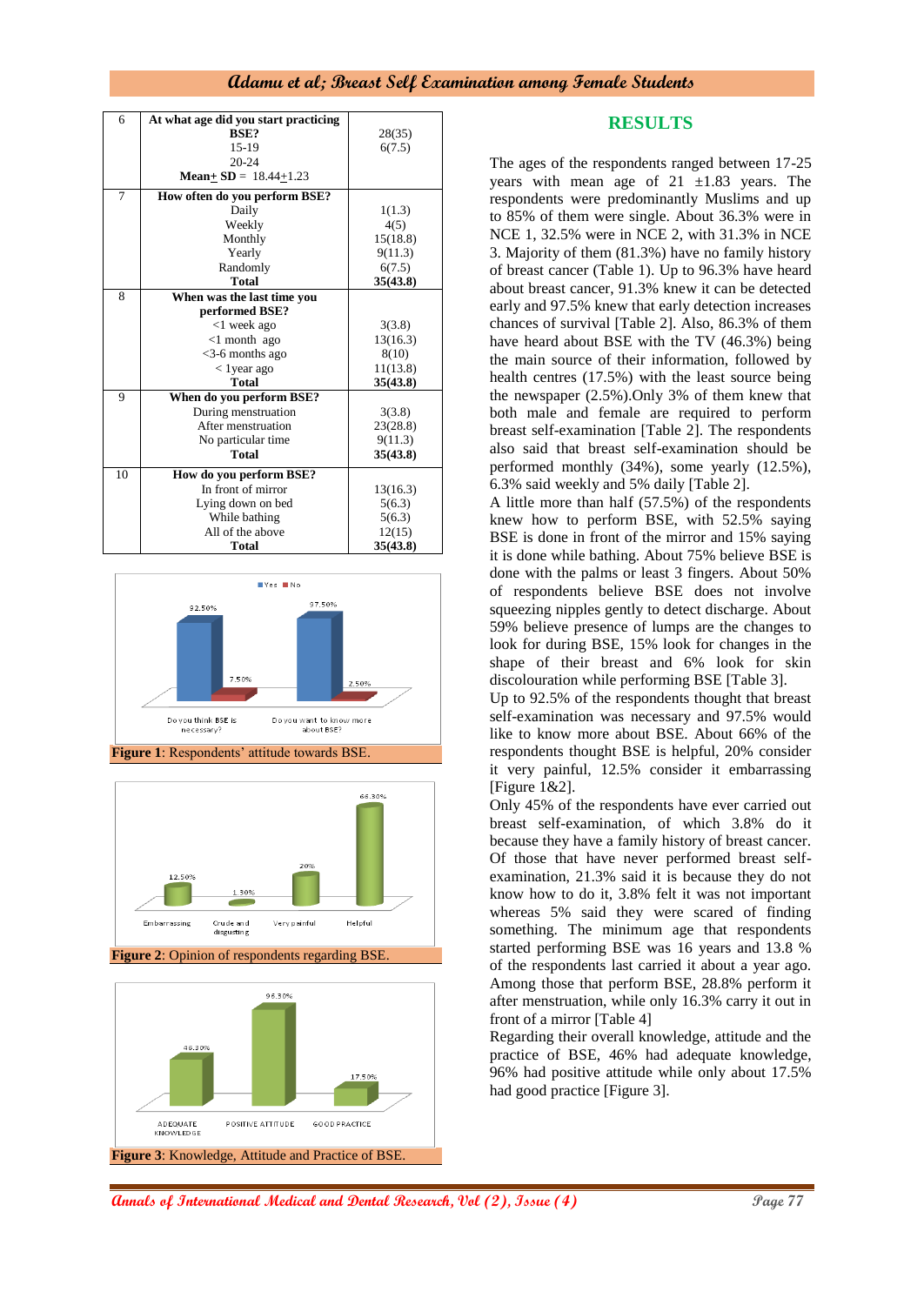# **DISCUSSION**

Breast self examination is a screening method used to detect early breast cancer which involves the woman looking at and feeling each of her breast for possible lumps, distortions or swelling in other to seek prompt medical attention. The procedure, though simple, non-invasive, requiring little time, can only be practiced with adequate knowledge and the right attitude to sustain it and achieve the desired goal of early breast cancer detection.[3]

In this study, the age of the respondents ranged from 17 years to 25 years with a mean age of 21 years which is comparable to a study carried out in the University of Lagos, where the age range was from 15 years to 26 years with a mean age of 21 years.[7] This age pattern is consistent with the present 6-3-3-4 educational system in Nigeria such that the average age of entry into the tertiary institution is about 18 years. The study was appropriate in this age group as most of them were young adults who should find out more information on breast cancer and breast self-examination before they reach the age of common occurrence of the disease. Most of the respondents were either Muslims.

Most of the respondents in this study (96.3%) have heard about breast cancer and this is consistent with other studies conducted in Enugu and Calabar where awareness of breast cancer was reported to be very high.<sup>[1,10]</sup> This shows a high level of awareness of breast cancer across different geopolitical regions in Nigeria. Despite this high awareness of breast cancer, it was found in this study that only about 46% of the respondents had adequate knowledge of BSE, though more than two-third of them have heard about it, with the television being the major source of their information (48.3%). This is similar to a study done in Zaria where awareness of BSE was up to 85.1%, with the media being the major source of their information.[11]It is important to note that in this study only 17.5% of those that are aware of BSE received the information from health centres and this is quite discouraging. A study in Zaria also made a similar observation where only 20.2% of the respondents reported health centres as their source of information regarding  $BSE$ .<sup>[11]</sup>The media can therefore serve as means of effectively disseminating information about breast cancer and BSE as a screening method. In this study, 57.5% of the respondents had knowledge of BSE procedure, however, only 46.3% knew it's performed after menstruation and 42.5% knew it should be performed monthly. This is in keeping with results from a study in Buea, Cameroun, where 59.1% claimed to know how to perform BSE and 35% knew it should be performed monthly. $[12]$ The respondents in this study were aware of the

different methods of performing BSE and up to 63.8% of them were aware that a mirror is needed to perform BSE. This is surprisingly much higher than what was reported by Irurhe et al in the study they conducted among female medical students in a university in Lagos which showed that only 47.7% of the female students were aware that a mirror is needed to conduct BSE.<sup>[13]</sup> A little more than half (58.8%) of the respondents knew that looking for presence of lumps is one of the changes to look for during BSE. This is in keeping with a study carried out in a University in Malaysia where more than half (66.7%) knew it is important to look for presence of lumps during BSE.

Majority (96%) of the respondents had positive attitude about BSE as 92.5% of them think BSE is necessary and a further 97.5% would like to know about it. This positive attitude towards BSE was also observed in a study conducted in Ilorin where 75% of the respondents had positive attitude towards BSE. <br/>  $^{\left[14\right]}$ 

This study showed poor practice of BSE among the respondents, with only 17.5% showing good practice out of the 45% of respondents that have ever practiced BSE. This is unlike the findings of a study done in Lagos whichshowed that 83.1% have ever practice it<sup>[13]</sup>and Port-Harcourt where 59.1% had ever practiced BSE.<sup>[15]</sup> The reason for a higher practice rate in Lagos may be related to the fact that the respondents in Lagos were medical students who would have had more knowledge about cancers in general than the respondents used in this study. Of those who performed BSE in this study, 43.8% last performed it nearly a year ago and this is similar to the findings of a study conducted in Lagos where 43.5% of respondents had not performed BSE for nearly a year, with only 16.3% performing it monthly.<sup>[13]</sup>

#### **CONCLUSION**

Most of the respondents in this study were aware of breast cancer and more than two-third of them have heard about BSE, with 57.5% claiming to know how to perform it and only 46.3% with adequate knowledge. Majority had positive attitude towards BSE, however, despite the positive attitude the practice of BSE was poor as less than half of them practiced it at least once.

# **REFERENCES**

- 1. Nwagbo DF and Apkala CO. Awareness of breast cancer and breast self examination among women in Enugu urban, Eastern Nigeri. J. Coll. Med. 1996; 1:34-36.
- 2. Parkin DM, Bray F, Ferlay J, Pisani P: Global cancer statistics, 2002.CA Cancer Journal.
- 3. Afolayan A., Olaoye O, Adesina M, Saidu R. Breast cancer trends in a Nigerian population: an analysis of cancer registry data. 2012; 2(3).